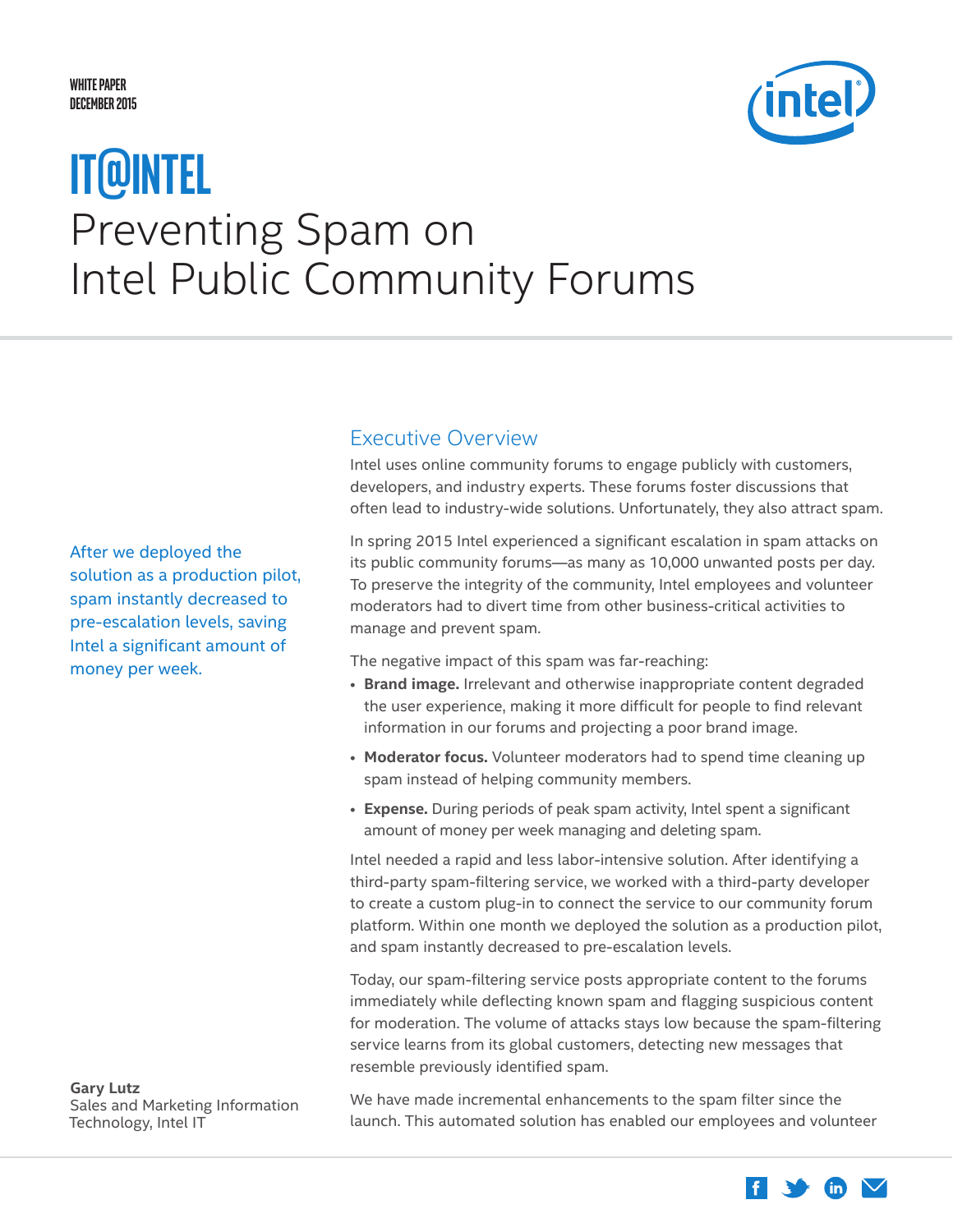#### Contents

- 1 [Executive Overview](#page-0-0)
- 2 Business Challenge
- 3 [Solution](#page-2-0)
- 4 [Results](#page-3-0)
- 5 [Conclusion](#page-4-0)

### **Contributors**

#### **Mark Hanna**

Support Communities Manager, Intel Customer Support

#### **Mike Armstrong**

Digital Marketing Manager, Intel Digital Marketing and Media moderators to focus on the community, protecting the user experience and Intel's brand while saving Intel both time and money by having to manage the spam manually.

## Business Challenge

Intel's public community forums are an important asset, enabling customers, developers, and industry experts to share ideas about common challenges. Unfortunately, spammers sometimes join the conversations, adding unwanted messages to the discussions. Early in 2015, spam attacks escalated, culminating in up to 10,000 unwanted posts per day.

Intel is not alone in its battle with spam on public community forums. Spammers often target large organizations because they invest heavily in search engine optimization to make their content easy to find. Because content on community forums is optimized for searching, spammers post messages there to draw attention to their own content.

Spam comes from both humans and robots. Spam coders generally begin by looking for opportunities to post advertisements to highly optimized sites like the Intel community forums. When they find an entry point, such as the ability to add comments to posts in the forums, they create robots to automatically comment on as many posts as possible. The result may be tens of thousands of unwanted posts linking to products, services, and other kinds of material unrelated to the original topic.

Intel community forums are managed by Intel employees as well as volunteer moderators who are enthusiastic about the brand and highly engaged in the discussions. At Intel, we found that not only were we spending significant time and money per week cleaning up spam, but our volunteer moderators were also spending hours on this task every week. These volunteers are often our best brand advocates; we wanted them to remain focused on assisting others and contributing to the discussions.

The problem of spam went beyond the monetary cost associated with continuously cleaning it up. The impact to Intel's brand image was high as well. The community forums are an important part of Intel's public persona, so every encounter with spam was lending a poor impression of the products and the corporation as a whole. The presence of spam also diminished users' ability to find relevant information.

Clearly, managing spam manually was not as effective as it needed to be, and the ongoing cost was too high. There was no end in sight to the continuous spam attacks; we needed an automated solution.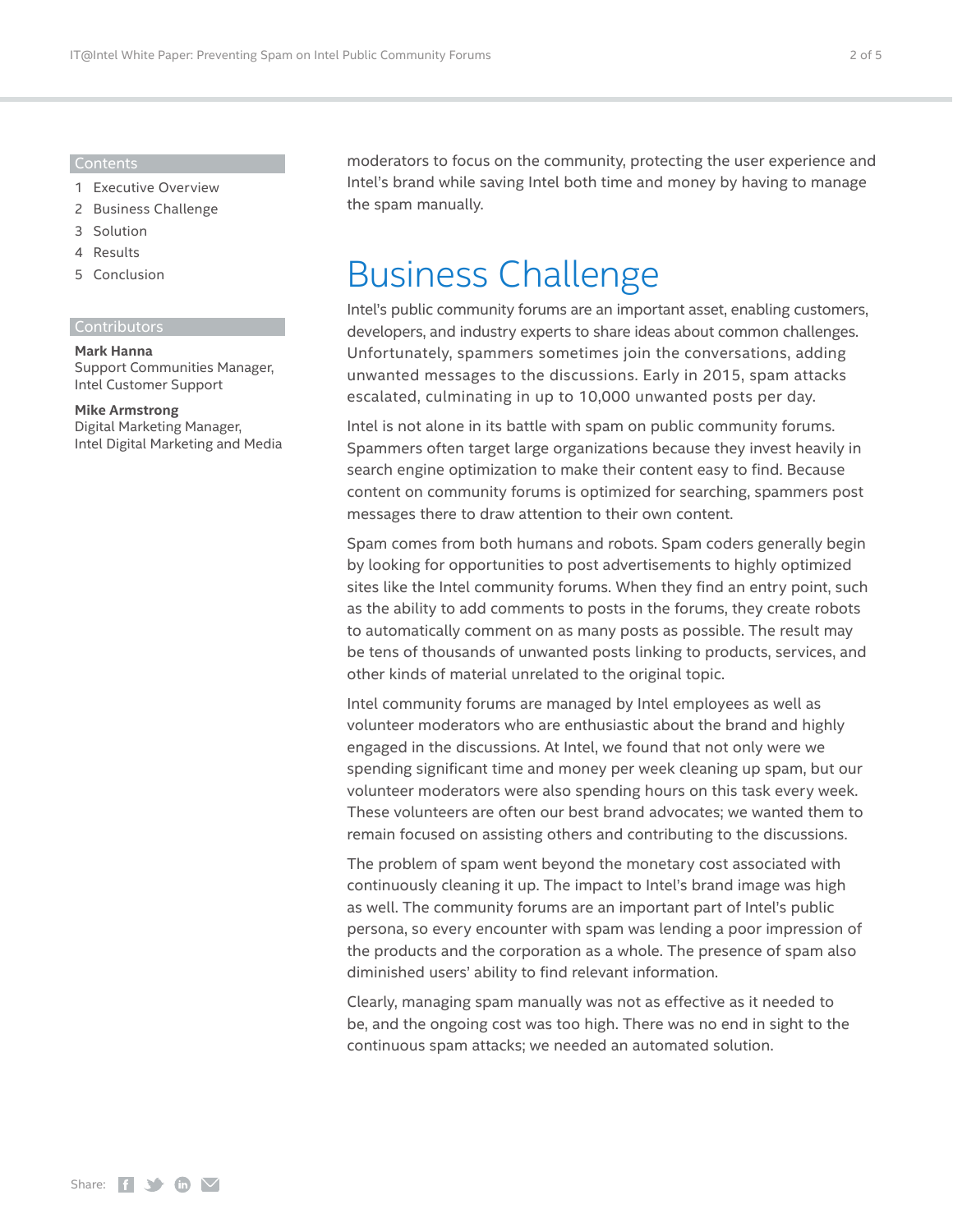# <span id="page-2-0"></span>Solution

In researching ways to prevent spam from getting into our community forums, we looked first at the way cloud-based email suppliers had managed spam. Spam-filtering tools for email have matured significantly over the past decade, now largely keeping spam out of the inbox. We had hoped to find a supplier whose solution would work in our forums.

Unfortunately, we found few tools designed specifically for public forums. Those that we did find, while they demonstrated promise, were not compatible with our social media platform. After initial discussions with our community forums solution supplier and others, we realized that, to address the problem rapidly, we needed to develop our own solution.

In April 2015 Intel IT's Digital Business Experience Social Collaboration team, along with other internal business units, led an effort to identify an industry-leading spam-filtering service. Then, we developed a plug-in to integrate this service into our platform. Our decision was based on the spam-filtering service's approach to monitoring the digital experience:

- **Machine learning.** Using sophisticated machine-learning techniques, the spam-filtering service blocks unwanted and malicious content automatically. It uses a reputation-based system to monitor user profiles and discern the likelihood of a given individual submitting spam.
- **Multilingual analysis.** Using text analytics, the spam filter detects harmful content, such as profanity and other spam-related content, in 75 languages.

Because the spam filter with the most promise was not compatible with the community forums platform we use, we had to consider developing our own custom plug-in to connect the two systems. To prove the filter's effectiveness before committing to it, with the supplier's agreement, we used an initial 30-day free trial and hired a third-party developer knowledgeable in community forums to build a plug-in to connect the filter to our social media platform.

To minimize the ongoing impact of spam, we wanted to build and test our solution quickly. We aimed to have the new spam-prevention plug-in working within one month from selecting the tool.

Given our pressing need, and the absence of spam in a protected test environment, we moved to a production pilot with our initial solution to test it. We saw immediate results. Our daily spam incidents dropped to the pre-onslaught levels. Building on this initial success, we made incremental changes to fine-tune the solution, such as improving the administrative functions. We ultimately decided to license the tool at the end of the trial period.

Of course spam attacks continued after we put the filter in place; nothing stops spam completely. Fortunately, the spam-filtering service learns from its global implementations, so the volume of attacks remains low.

### Engaged Community Members Help Fight Spam

Intel's community forums often include volunteer moderators who are experts in the forum topics and who assist others by answering questions and posting documents of general interest. Many of our community members look to these moderators as leaders and advisors in the field.

A volunteer moderator in Intel's Chipsets forum, characterized the problem caused by spam attacks this way: "Spammers flood the forum with hundreds of posts. When the support community is spammed, it is far more difficult for users who need support, having to wade through hundreds of spam posts, to find an answer or have their posts seen by others who might be able to provide support."

During the peak of the spam attacks, volunteers spent hours every week disabling spam accounts and flagging spam posts for moderation. Spam was reducing the visibility of relevant content and hurting the entire community. During this time, moderators had less time to help others, reducing the community's effectiveness.

With successful spam prevention, these volunteers have been able to return to their roles as experts and advisers.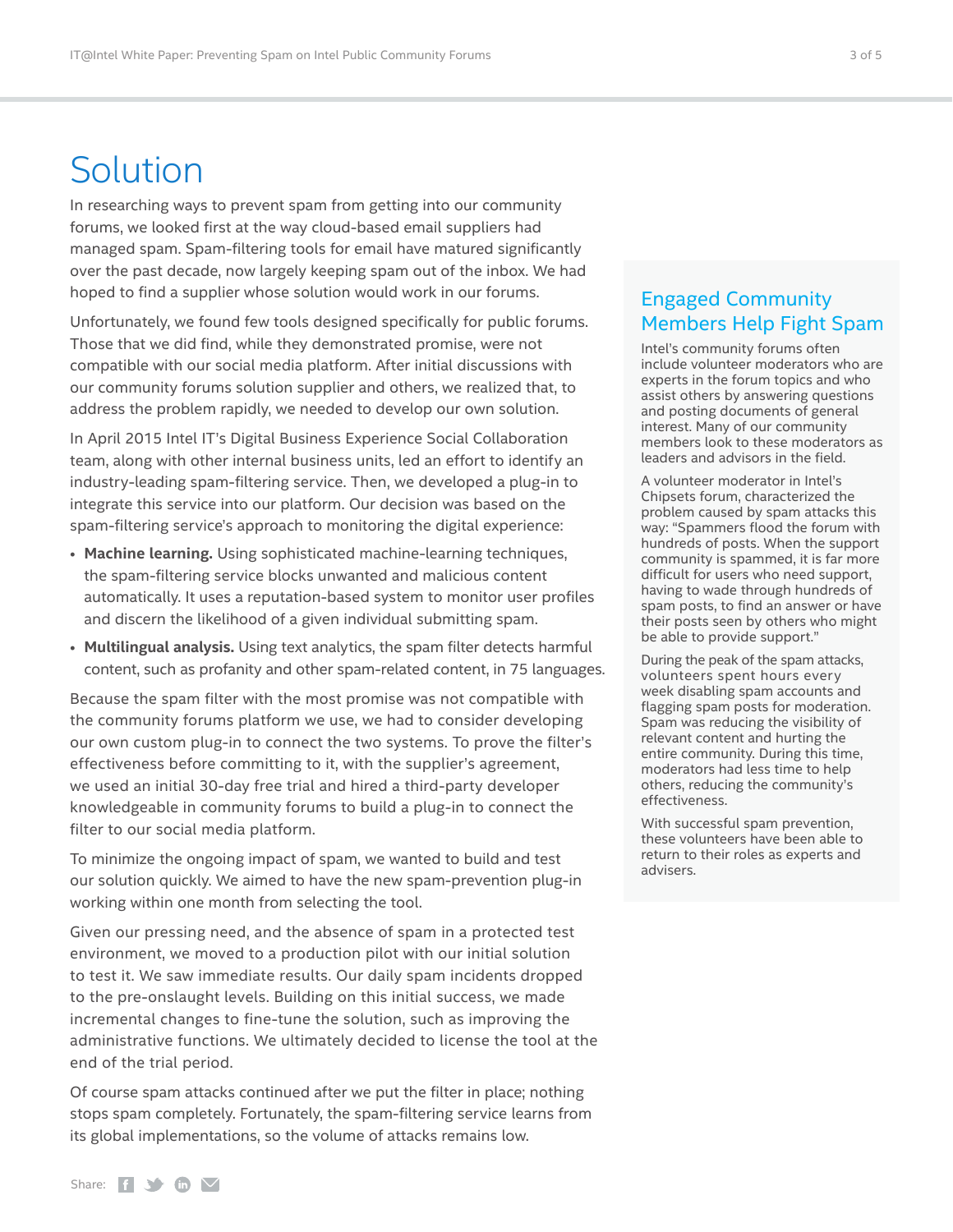With successful spam prevention, these volunteers have been able to return to their roles as experts and advisers.

<span id="page-3-0"></span>The spam filter monitors all incoming content on the forums and categorizes it into three types:

- **Known spam.** The filter deflects known spam, preventing most spam from ever appearing in the forums.
- **Suspected spam.** The filter flags suspicious content for moderation, preventing that content from going public before the moderator reviews it.
- **Acceptable content.** The filter enables unsuspicious content to be posted directly to the forum without moderation.

With this approach, we were confident that the entire solution—spam filter and plug-in—would prevent a significant amount of spam from appearing on the community forums.

### Results

The spam-filter pilot launched in May 2015, just one month after Intel began experiencing high volumes of spam on the community forums. We saw an immediate drop in spam—back to the original volumes—as shown in Figure 1.

We experienced additional spikes in spam after the production pilot, which is consistent with the nature of spam attacks. Spammers manually seek opportunities in their targets, and when they find one, they develop robots to post as much content as possible. It has taken several iterations for our spam filter to address the most vulnerable areas of the community forums. Each attack adds data to the service's learning knowledge base, which prevents similar spam in the future.

As spammers become more sophisticated, the cost of manual intervention continues to rise. Without the spam filter, we estimate that we would continue to spend both significant time and money per week to delete spam manually. The spam filter we implemented is helping us to avoid these escalating costs as well as protect our communities, the user experience, and the Intel brand.



Figure 1. Spam attacks on Intel public community forums escalated during April and May 2015, twice spiking at nearly 10,000 posts per day. Attacks dropped off immediately after we implemented the spam-filtering solution in June, and spam levels have remained manageable since then. Spikes have all but disappeared thanks to the spam-filtering service's ability to learn.